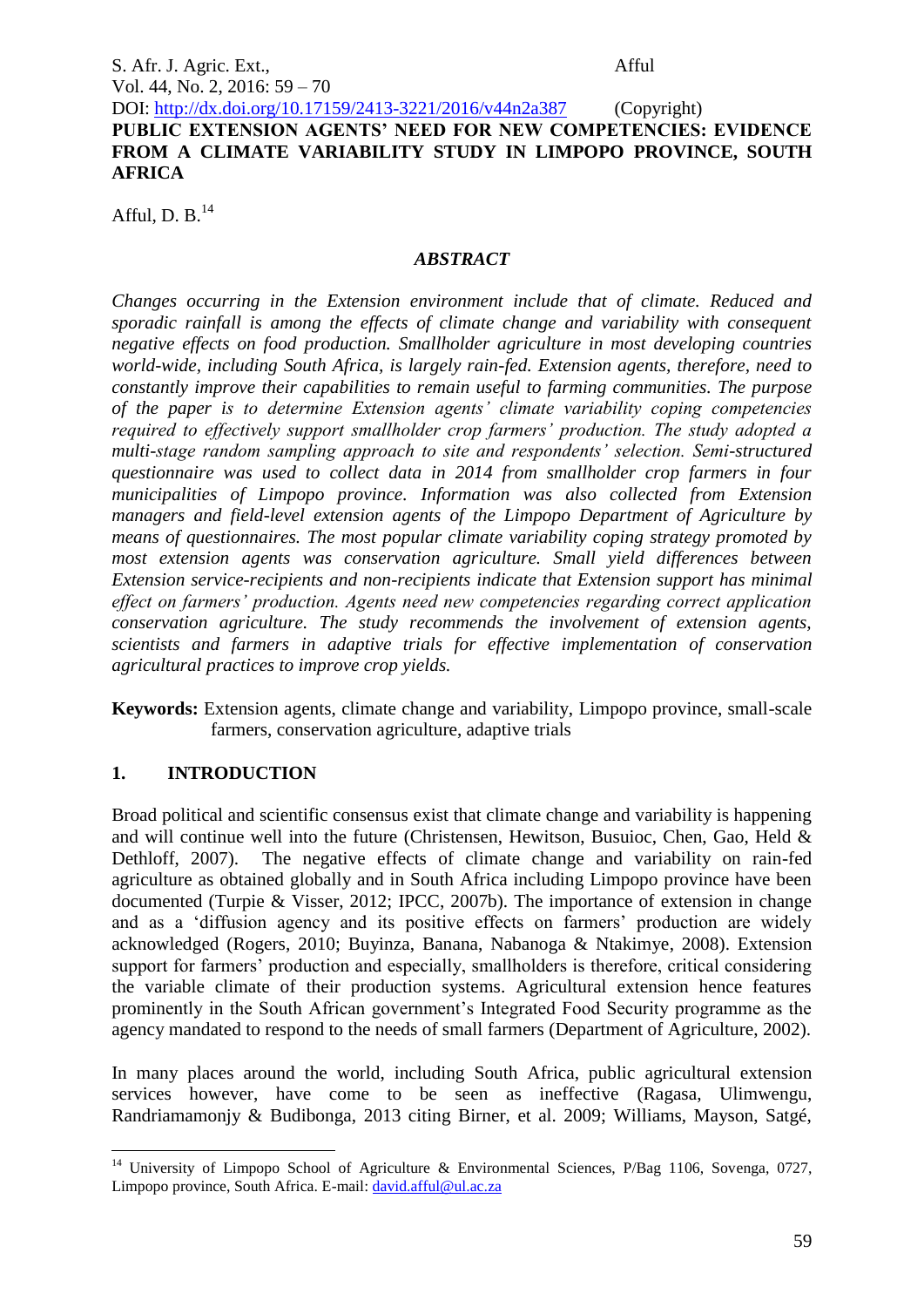# S. Afr. J. Agric. Ext., Afful Vol. 44, No. 2, 2016: 59 – 70

DOI: http://dx.doi.org/10.17159/2413-3221/2016/v44n2a387 (Copyright) Shelley & Semwayo, 2008). The lack of climate change and variability-related competencies among public extension agents for effective support to farmers, especially, smallholder producers, is a problem and seems pervasive globally (e.g. Mberego & Sanga-Ngoie, 2014; Brondizio & Moran; 2008). According to Lucia, 1999 & Lepsinger citing Parry, 1998, the most popular definition of the term competency in the literature is that, it is a cluster of related knowledge, skills, and attitudes that affects a major part of one's job. Even though much has been written about public extension agents' attitudes towards their work and agronomic skills worldwide, studies on the type of climate variability competencies needed by extension agents in South Africa, to support smallholder producers have not received the attention it deserves.

In view of the long-term continuous nature of climate change as opposed to the yearly fluctuations characteristic of climate variability and the short period of recall of weather events (10 years) by survey respondents, the analysis in this study of farmers' coping and adaptation strategies was limited to climate variability.

## **Purpose**

The purpose of the study is to determine the extension agents' competencies, regarding their climate variability knowledge and skills to support dryland smallholders' grain farmers' production and the effectiveness of strategies promoted in this regard. The central hypothesis of the study is that field-level Extension agents of the Limpopo Department of Agriculture have climate variability coping competencies to effectively support farmers' crop production. To address this hypothesis, the following questions are examined in this study:

1. Do public extension agents have the academic qualifications/training, including climate variability knowledge and skills, to support dryland smallholders' grain production?

2. What are the climate variability coping and adaptation strategies that public extension agents have been promoting to support dryland smallholders' grain production in the last five years of the study?

3. How effective is the public extension support including the climate variability information for dryland smallholders' grain production in the last year of the survey?

## **Conceptual framework**

Various definitions of vulnerability exist in the climate change and variability literature (e.g. Nelson et al. 2010a; Inter-Governmental Panel on Climate Change, IPCC, 2001 etc.) A common thread in these definitions is that susceptibility to climate change and variability is a function of the character, magnitude and rate of climate variation to which a system is exposed, its sensitivity and adaptive capacity. An integrated approach to vulnerability assessment to give a complete understanding of the phenomena includes social vulnerability (adaptive capacity) and bio-physical vulnerability (exposure and sensitivity) (Gbetibouo  $\&$ Ringler, 2009; Nelson et al., 2010b). For this reason, this study uses the IPCC (2001) definition of vulnerability to climate change and variability to assess smallholder crop farmers' food production system to climate variability. This is because, this definition, embodies vulnerability as a function of the character, magnitude and rate of climate variation to which a system is exposed, its sensitivity, and its adaptive capacity. Given constant levels of hazard over time, (i.e. exposure) the effectiveness of al household's adaptation measures will allow a system to reduce the risk associated with these hazards by reducing its social vulnerability. Following Nelson et al., (2010b), this study uses the Sustainable Rural Livelihoods Framework (Department for International Development, 1999) as the conceptual framework to analyse the adaptive capacity and sensitivity of farmer households to climate variability and extreme weather conditions. The effectiveness of a household's adaptation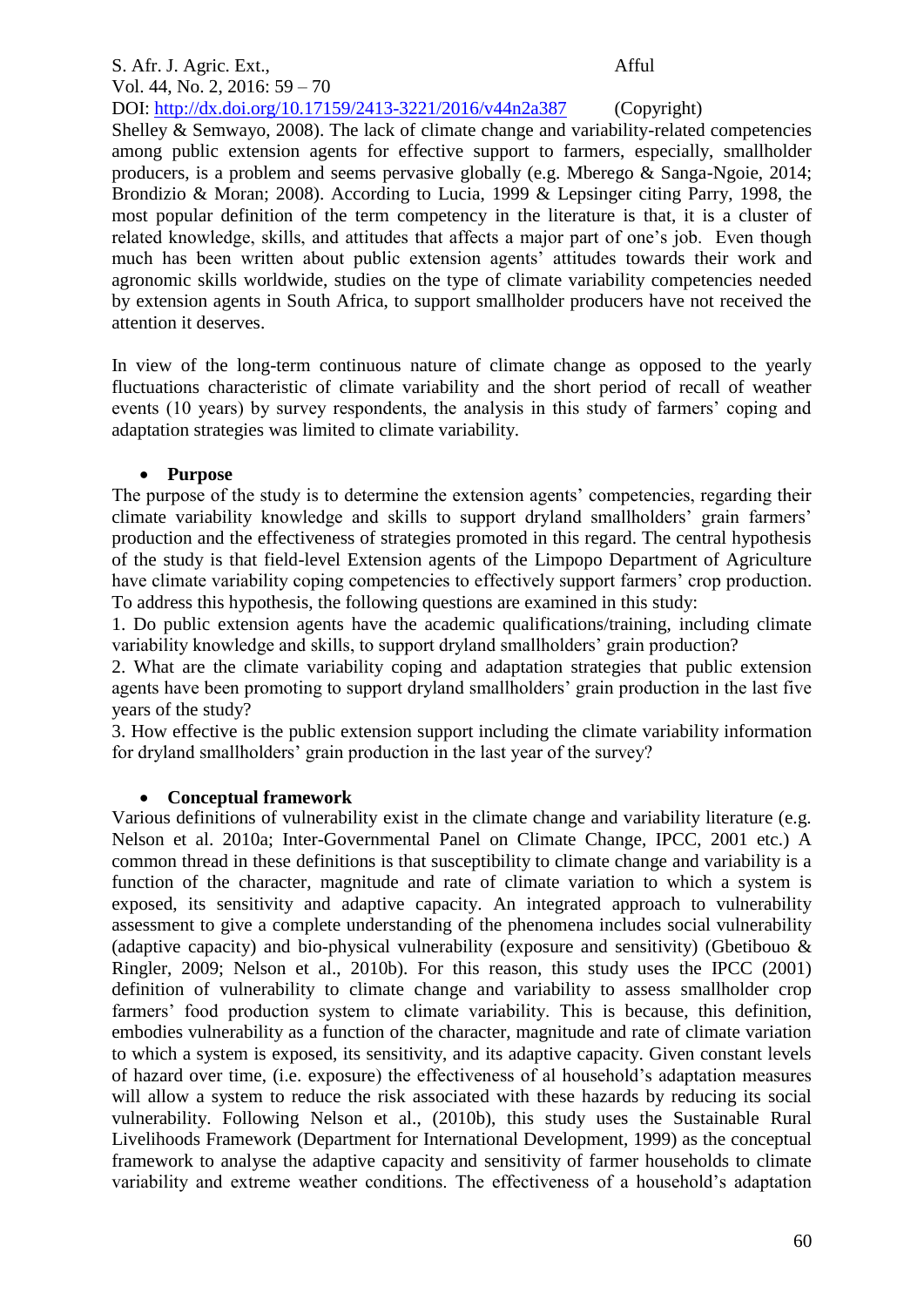S. Afr. J. Agric. Ext., Afful Vol. 44, No. 2, 2016: 59 – 70 DOI: http://dx.doi.org/10.17159/2413-3221/2016/v44n2a387 (Copyright) measures in this study was, therefore, assessed as a function of its adaptive capacity and sensitivity to climate variability.

## **2. METHODOLOGY**

A multi-stage random sampling approach was used to select two districts, four municipalities and smallholder maize and sorghum farmers from 20 villages of Limpopo province, South Africa, in 15-22 January 2014. Semi-structured questionnaires were used in personal interviews to collect data from 194 smallholder grain farmers selected by a random sampling process. Self-administered questionnaires were used to collect information from 24 fieldlevel extension agents in the four municipalities investigated  $(13 \text{ per cent, n=179})$ . Similarly, 11 Extension managers, one from head office and 10 from the four municipalities returned the completed questionnaires (55 per cent, n=20).

Enumerators were trained by the researcher and the questionnaires pre-tested. Data collected from farmer respondents include their demographic information, sensitivity to climate variability in the last 10 years as well as their capital assets that show their adaptive capacity in the last 10 years. Extension agents' data include their demographic information, climate variability coping and adaption strategies promoted, and channels used to promote strategies. The Managers' questionnaire included amongst others, the competence of the field-level extension agents under their supervision, in matters of climate variability coping strategies to support farmers' crop production.

The effectiveness of the coping and adaptation strategies promoted by public extension to support crop producers' food production, was measured by public extension's contribution to the household's food production. To identify the effect of public extension support, including climate variability information on household's food production, a comparison was made of the crop yields (ton/ha) obtained by respondents who received some support from public extension including climate variability and those who did not, in the last year before the study.

A linear multiple regression model was specified to study the farmers' crop yield and their capital assets and sensitivity, which are defined in Table 6. The model was specified as:

Z= β<sup>0</sup> + β<sup>1</sup> X<sup>1</sup> + β<sup>2</sup> X<sup>2</sup> + β<sup>3</sup> X3...βn Xn + µi.........................................................(1) Where,

 $Z = Yield (tons/ha)$  $\beta_0$  ………= the intercept  $\beta_1$ ,  $\beta_2$ ,....  $\beta_n$  = regression coefficient  $X_1$ ,  $X_2$ .....  $X_n$  = independent variables  $\mu$ i ……………… = error term. The independent variables were specified as follows:  $X_1$  = Natural capital  $X_2$  = Social capital  $X_3$  = Human capital  $X_4$  = Financial capital  $X_5$  =Natural capital  $X_6$  = Sensitivity

Data analysis was done using SPSS software and analysis techniques included descriptive and inferential statistics.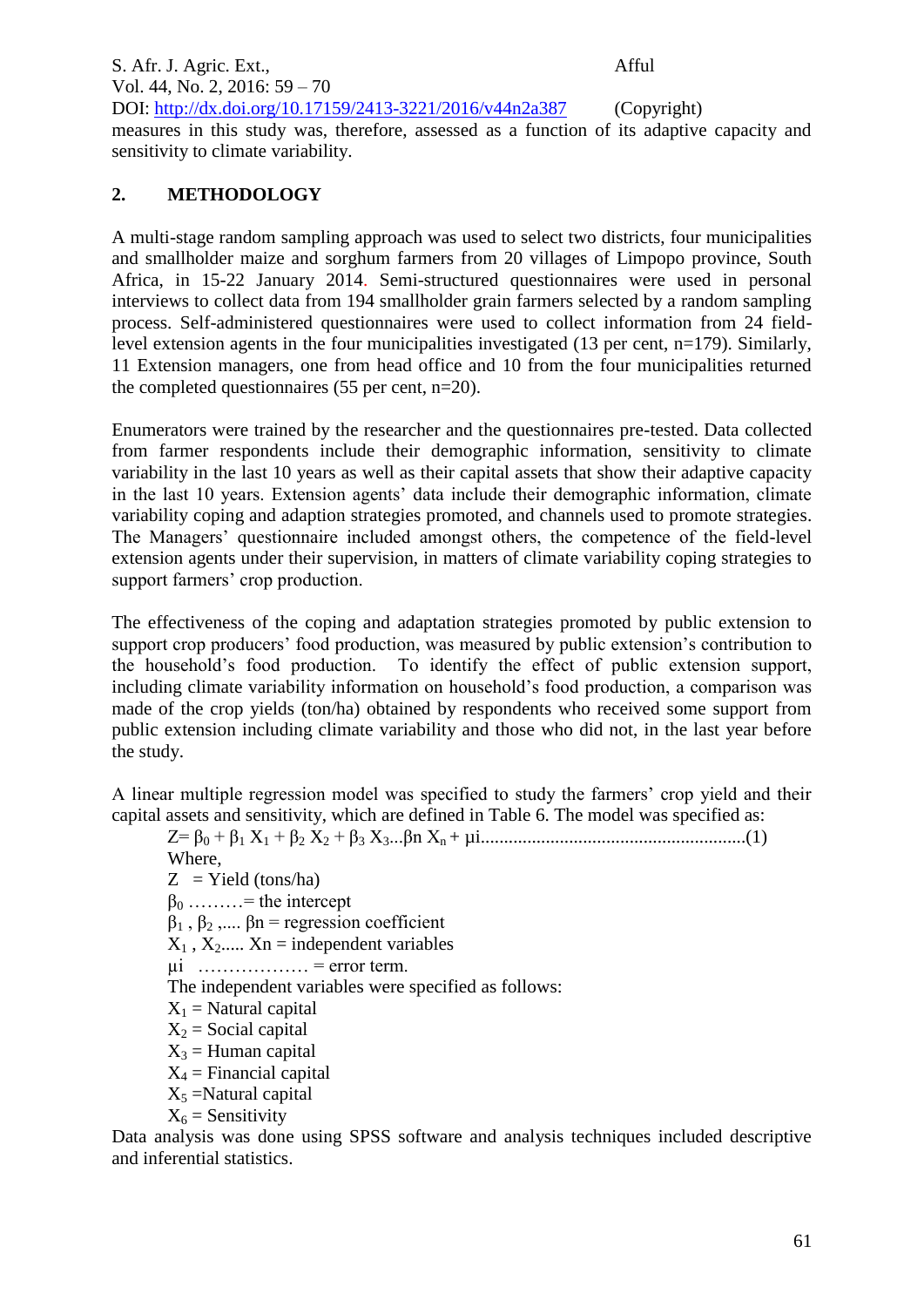| S. Afr. J. Agric. Ext.,                                  | Afful       |
|----------------------------------------------------------|-------------|
| Vol. 44, No. 2, 2016: $59 - 70$                          |             |
| DOI: http://dx.doi.org/10.17159/2413-3221/2016/v44n2a387 | (Copyright) |
| <b>RESULTS</b><br>3.                                     |             |

## **3.1 Availability of qualified climate variability personnel and indication of support for training**

To assess the human resource capacity of the public extension service in terms of field-level agents' technical competency to support smallholder farmers' crop production to better cope with and adapt to climate variability, Extension managers were asked to indicate whether or not their field-level extension agents have the necessary knowledge/information regarding climate variability issues. Findings show that the majority of the Extension managers interviewed (82%;  $N=11$ ) indicated that their agents did not have the requisite information and knowledge about climate variability to support the crop production of farmers they work with.

In a related question, managers were requested to respond to a question about whether they would support training for the field-level extension agents in climate variability issues. All the managers who responded to the question (100 per cent,  $N = 8$ ) indicated they were in favour of such training.

Field-level Extension agents' were similarly questioned about the adequacy of their academic qualifications/training to support smallholder farmers' crop production system to better cope with and adapt to climate variability. The findings (Table1) show that half of the field-level extension agents who were interviewed had a diploma qualification. According to the Department of Agriculture (2005), these agents are described as Agricultural Development Officers, whose qualifications are inadequate for equipping them with the requisite skills and knowledge (competencies) to achieve the desired outputs as Agricultural Advisors.

**Table 1:** Percentage distribution of field-level extension agents' qualifications (N= 24)

| Qualification       | Percentage |
|---------------------|------------|
| Master's degree     | 8.3        |
| Honours degree      | 33.3       |
| Bachelor's degree   | 8.4        |
| Diploma certificate | 50.0       |
| Total               | 100.0      |

Field-level extension agents also indicated their technical competency in terms of knowledge and skills of climate variability issues needed to support farmers' production. This is important because it provides an indication of their competence in this area to support crop producers so that they are able to adapt their crop production to and cope with climate variability. Agents' responses to this issue show that most of them (61 per cent; n= 18) did not possess the skills and knowledge or information to support producers' crop production.

In a related question, agents were asked to indicate their need for training in climate variability issues to equip them with skills, knowledge and information to enable them to support farmers' crop production. Most of the agents who responded (94 per cent;  $n=16$ ) said they needed such training.

## **3.2 Climate variability coping and adaptation strategies promoted and used**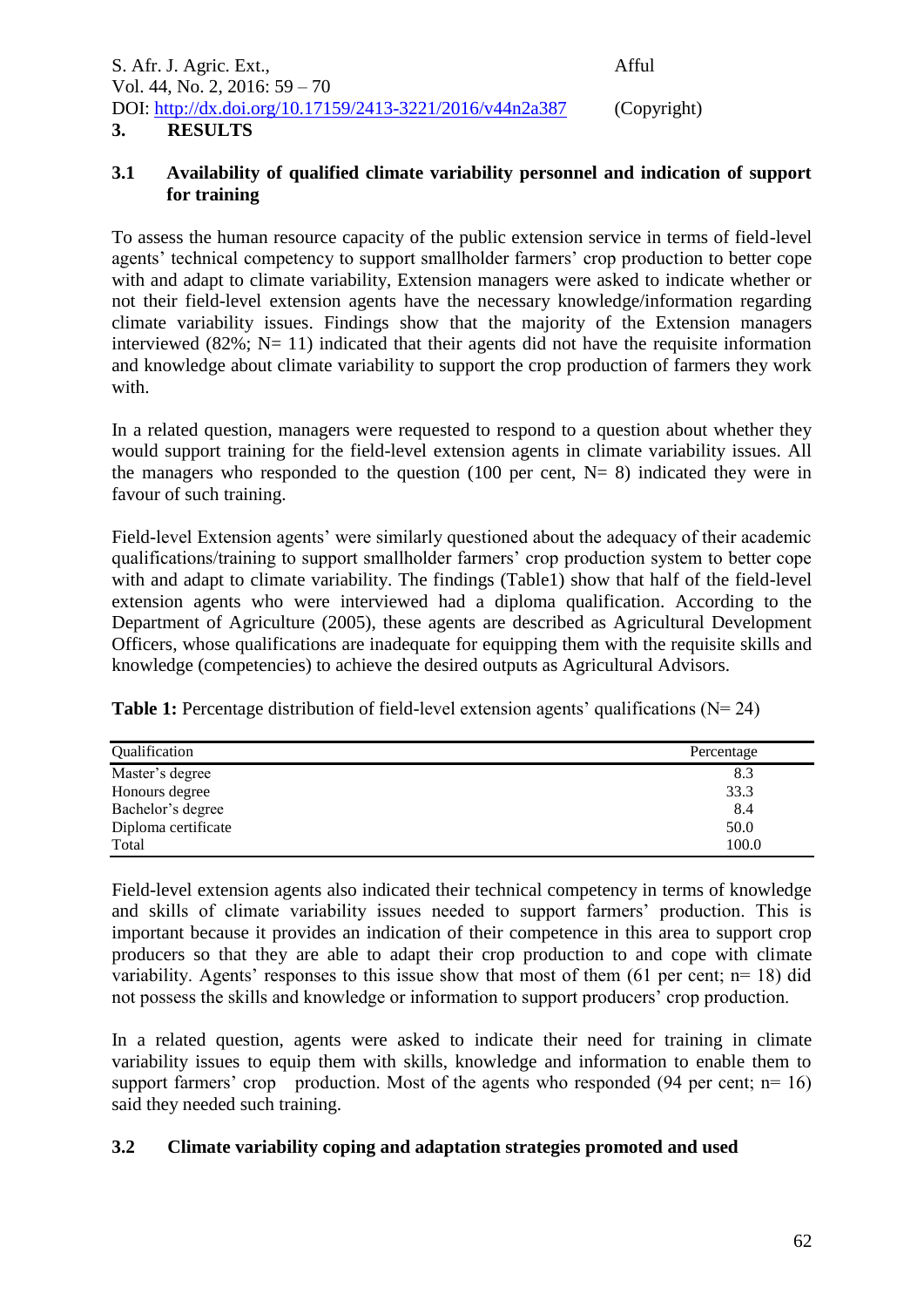#### S. Afr. J. Agric. Ext., Afful Vol. 44, No. 2, 2016: 59 – 70 DOI: http://dx.doi.org/10.17159/2413-3221/2016/v44n2a387 (Copyright) Coping strategies were defined and used in the study as short-term responses to the impacts of sudden events while adaptation was defined as longer-term responses to more gradual climatic variability (Warner et al., 2013 citing Birkmann, 2011). Based on these definitions, agents were asked to mention the measures/strategies that they have been promoting among the crop farmers they worked with in the last five to ten years (2003-2013) to help them to deal with current climate variability-related problems (coping strategies). Similarly, they were requested to mention the measures/strategies they have been promoting among the crop farmers that they worked with in the last five to ten years (2003-2013 to prepare them to face future climate variability-related problems (adaptation strategies). The strategies promoted were used to provide indications of agents' climate variability competencies (knowledge and skills). The findings show that most extension agents (92 per cent;  $n= 24$ ) indicated that they were promoting climate variability coping and adaptation strategies among their crop farmers. The majority of the strategies such as zero tillage, mulching, cover cropping, build stone protection, intercropping, mixed cropping, green manuring, soil ridging relate to what is

**Table 2:** Coping and adaptation strategies promoted by public extension

called conservation agriculture (CA) (Table 2).

| Strategy                                                         | Percentage of Respondents |  |
|------------------------------------------------------------------|---------------------------|--|
| <b>Coping strategy</b>                                           |                           |  |
| Conservation agriculture $(n=24)$                                | 67                        |  |
| Use of improved/certified/hybrid seeds (24)                      | 21                        |  |
| Do climate change awareness campaign (24)                        | 08                        |  |
| Encourage farmers to listen to and /or watch television          |                           |  |
| broadcasts on climate change<br>$(n=24)$                         | 04                        |  |
| Promote water harvesting $(n=24)$                                | 08                        |  |
| Rehabilitate project structures to prevent strong winds $(n=24)$ | 04                        |  |
| Application of pesticides $(n=24)$                               | 04                        |  |
| <b>Adaptation strategy</b>                                       |                           |  |
| Discourage deforestation $(n=17)$                                | 35                        |  |
| Plant indigenous trees/agro-forestry $(n=17)$                    | 12                        |  |
| Control invasive, alien plants $(n=17)$                          | 12                        |  |
| Control veld fires $(n=16)$                                      | 06                        |  |
| Discourage planting of exotic plants $(n=16)$                    | 06                        |  |
| Construction of irrigation dams $(n=17)$                         | 06                        |  |

Farmers' responses, especially, of extension-support recipients, concurred with what agents promoted; conservation agricultural practices were the most common coping strategies respondents employed to combat the negative effect of climate variability. For each strategy, the total numbers of respondents as well as the actual number of respondents who used it, is provided (Table 3).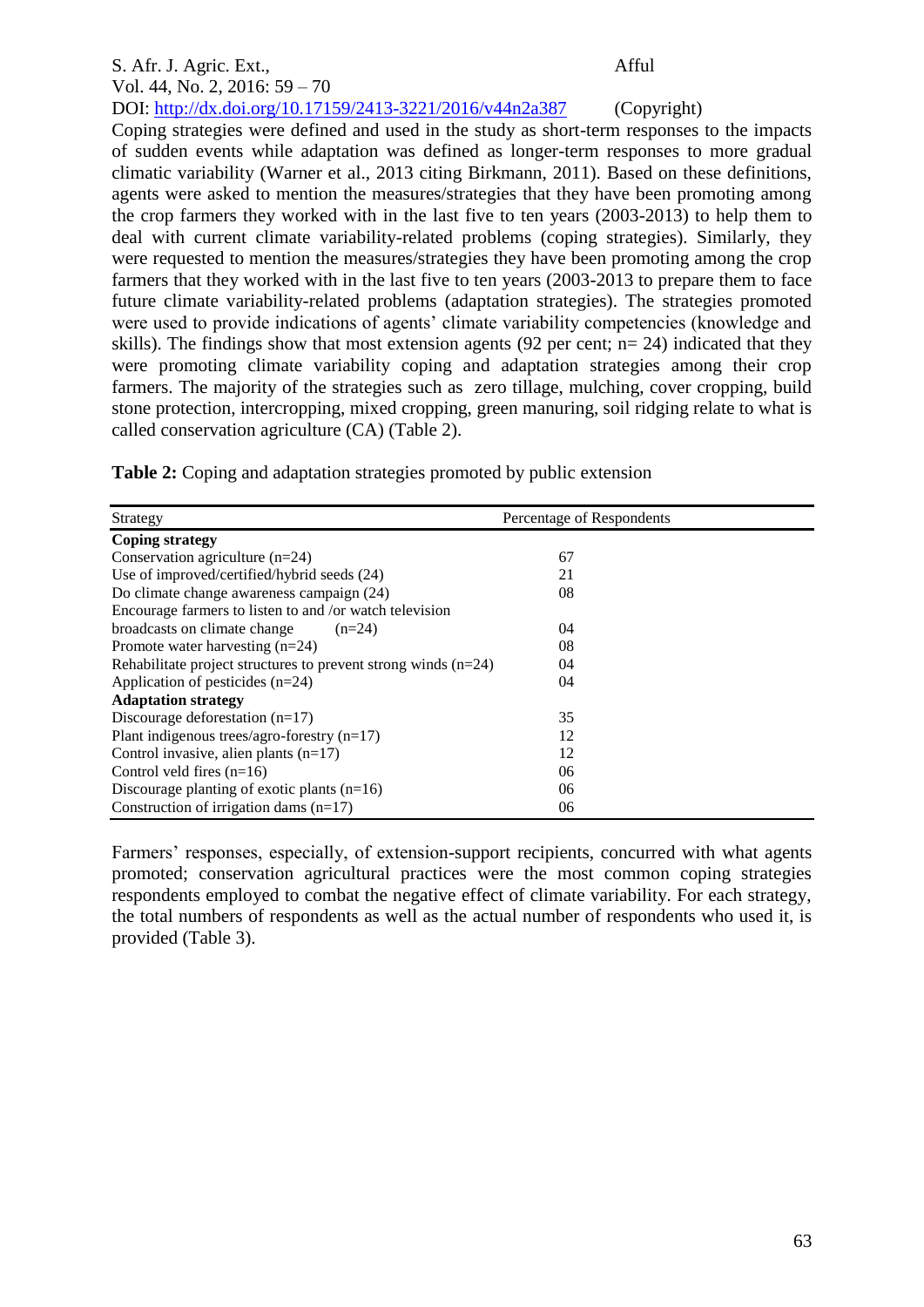| Strategy                                       |             | Respondents $(\% )$ |              |           |
|------------------------------------------------|-------------|---------------------|--------------|-----------|
|                                                | Extension   |                     | No Extension |           |
|                                                | Respondents | Frequency           | Respondents  | Frequency |
| Early or late planting; early or late maturing |             |                     |              |           |
| varieties                                      | 69          | 48(70)              | 119          | 26(22)    |
| Correct seeding rate/weeding                   | 69          | 23(33)              | 119          | 39(33)    |
| Conservation agriculture                       | 69          | 52(75)              | 118          | 79(67)    |
| Use of drought-resistant varieties             | 68          | 39(57)              | 119          | 21(18)    |
| Use of wetlands                                | 69          | 15(22)              | 118          | 2(2)      |
| Application of fertilizer/manure               | 69          | 45(65)              | 119          | 31(26)    |
| Water harvesting                               | 68          | 1(2)                | 119          | 9(8)      |
| Use of irrigation                              | 69          | 15(22)              | 119          | 2(2)      |

## **Table 3:** Crop production coping strategies used by respondents

Numbers in brackets are percentages

#### **3.3 Effectiveness of coping and adaptation strategies**

The yield data from extension support-recipients including climate variability and those who did not receive such support were used to assess the effectiveness of the extension support including climate variability information. The effect of such extension support on farmers' yields is evident (Tables 4 and 5). There were more non-extension recipients than recipients in the lower yield category (less than 1 ton/ha); the opposite was the case in the higher yield categories (more than 1 ton/ha). Furthermore, the mean yield of extension recipients (.845 ton/ha) was higher than those of non-extension recipients (.548 ton/ha).

| Table 4: Percentage distribution of respondents' crop yields according extension use |  |  |  |  |
|--------------------------------------------------------------------------------------|--|--|--|--|
|                                                                                      |  |  |  |  |

| Yield $(t/ha)$ | Use of Public Extension |                                     |  |
|----------------|-------------------------|-------------------------------------|--|
|                |                         | Used $(N=68)$ Did not use $(N=113)$ |  |
| Less than 1    | 66.0                    | 79.0                                |  |
| $1-2.99$       | 32.0                    | 20.0                                |  |
| 3-4.99         | 1.5                     | 0.9                                 |  |

#### **Table 5:** Mean yield (ton/ha) differences according to extension support

| Use of public extension<br>for climate variability information    | Number | Mean | Std. Dev. |
|-------------------------------------------------------------------|--------|------|-----------|
| Received climate variability<br>information from public extension | -68    | .845 | .747      |
| Did not receive climate variability                               |        |      |           |
| information from public extension 113                             |        | .548 | .607      |

To further test the effectiveness of extension support including climate variability coping strategies promoted by public extension for survey respondents' crop production, a multiple regression technique was used. The normal P-Plot of regression standardized residual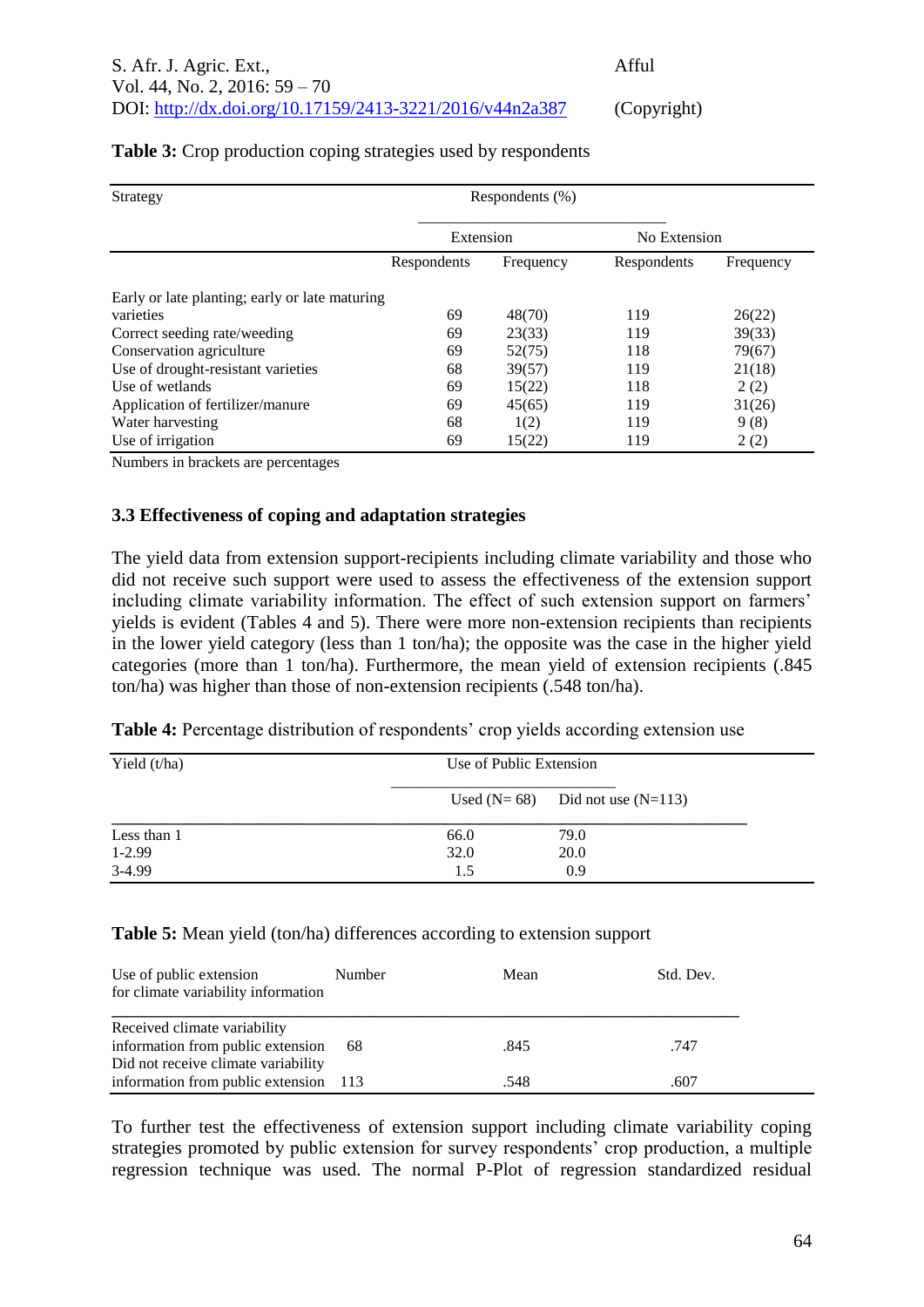## S. Afr. J. Agric. Ext., Afful Vol. 44, No. 2, 2016: 59 – 70 DOI: http://dx.doi.org/10.17159/2413-3221/2016/v44n2a387 (Copyright) indicated that assumption of normality was not violated (Pallant, 2007). Similarly, the Variance Inflationary Factors (above 10) or Tolerance values (less than .1) of variables show that the multi collinearity assumption was not violated either (Pallant, 2007). There was one outlier but its standard residual value was 3.07, hence not higher than 3.3 and so this assumption was not seriously violated (Pallant, 2007). The results of the multiple regression analysis (Table 6) show that contrary to the null hypothesis, using an alpha test at 5% level of significance, receiving public extension including climate variability information, made a contribution to the yield of survey respondents ( $p = .011$ ). The model is significant at 1% level  $(F=2.822; p=.019)$ .

| Table 6: Multiple regression estimates of the effects of the independent variables on the yield |  |  |
|-------------------------------------------------------------------------------------------------|--|--|
| of respondents $(N=181)$                                                                        |  |  |

| <b>Predictor</b>                   | <b>Coefficient</b> | <b>P-value</b> | Part |
|------------------------------------|--------------------|----------------|------|
| <b>Constant</b>                    |                    | .146           |      |
| <b>NATURAL CAPITAL</b>             |                    |                |      |
| <b>Percentage of cropping</b>      | .049               | .579           | .048 |
| land suitable for crop             |                    |                |      |
| <b>SOCIAL CAPITAL</b>              |                    |                |      |
| <b>Access to markets for</b>       | .132               | .131           | .132 |
| <b>Production</b>                  |                    |                |      |
| Use of extension services          | .227               | $.011*$        | .225 |
| for climate variability            |                    |                |      |
| information                        |                    |                |      |
| <b>HUMAN CAPITAL</b>               |                    |                |      |
| <b>Dependency ratio</b>            | .114               | .102           | .143 |
| <b>FINANCIAL CAPITAL</b>           |                    |                |      |
| <b>Access to production credit</b> | .074               | .402           | .073 |
| *1% significant level              | $R^2 = .107$       |                |      |

An independent samples t-test was conducted to compare the statistical significance between the yield differences for the survey respondents who reported receiving extension support including climate variability information and those who did not. The results show a difference in the yields for those who received extension information/service ( $p = .002$ , twotailed). The magnitude of the difference in the mean yields was, however, small (eta squared = .05) (Pallant, 2007 citing Cohen, 1988).

## **4. DISCUSSION**

The central hypothesis of the study that field-level extension agents of the Limpopo Department of Agriculture possess climate variability coping competencies to effectively support farmers' production was tested by examining some research questions. Amongst the recommendations by authors in human resource management and extension professionals for organisations to be effective in the 21st century is improved competency (Scheer et al., 2011 citing Stern & Kemp, 2004). One of the common threads in the definition of competency of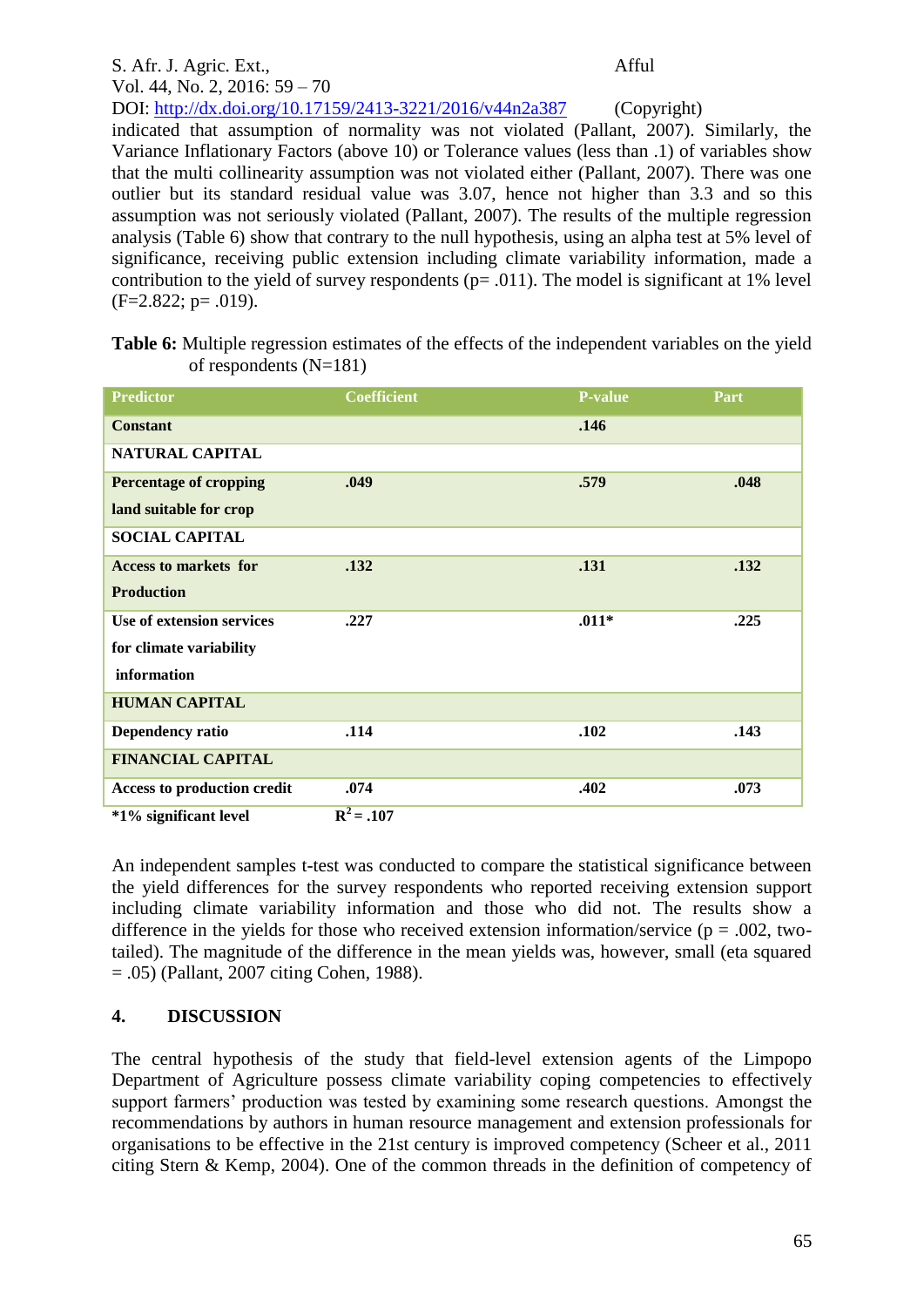S. Afr. J. Agric. Ext., Afful Vol. 44, No. 2, 2016: 59 – 70 DOI: http://dx.doi.org/10.17159/2413-3221/2016/v44n2a387 (Copyright) an individual in the job situation is the underlying qualification of the person (Spencer and Spencer, 1993).

Even though only a small proportion of field-level extension agents in the four municipalities participated in the survey, the key finding in this study regarding the adequacy of agents' technical competency in climate variability issues to support farmers' crop production provides some indication that this is lacking. Half of the extension agents interviewed have only a diploma in agriculture; this supports the assertion by the extension managers that there is a dearth of adequate and technically qualified extension professionals at the field-level to support producers' production with climate variability information. Agents with this level of qualification qualify to work as agricultural development officers and not as agricultural advisors (Department of Agriculture, 2005).

The competency of field-level agricultural extension agents regarding academic qualifications seems to be a problem in most extension organizations worldwide. Our finding is, therefore, not an isolated case but is consistent with others in the literature (Mberego  $\&$ Sanga-Ngoie, 2014; Brondizio & Moran, 2008; Belay & Abebaw, 2004). Other studies in Limpopo and the Free State provinces of South Africa also indicate the poor educational qualifications of extension officers (Maponya & Mpandeli, 2013; Mmbengwa et al., 2009). Findings in this study regarding the paucity of adequate and competent field-level extension agents with climate variability knowledge to support farmers' crop production are significantly important. This is because agricultural extension is a key player in achieving the government's program of food security, especially, among smallholder farming households.

The finding on conservation agriculture in this study as the coping and adaptation strategies promoted by most agents in our study is consistent with literature. This strategy is reported as some of the measures that could be promoted to help producers to cope with, and adapt to climate variability (Hobbs et al., 2008). The technical competency regarding agents' knowledge and skills in the application of conservation agriculture to support farmers' crop production to minimize the negative effects of climate variability is, therefore, critical in making a difference in farmers' production. A positive impact on extension-recipients' production over non-recipients is expected in view of the wide acclaim of the positive impacts of conservation agricultural practices on crop production in both developed and developing countries (Rochecouste et al., 2015; Knowles & Bradshaw, 2007). Our finding was however, contrary to expectation.

The controversy regarding extension impact on productivity gains and the methodological problems associated with these impact studies have been extensively discussed (Beynon et al., 1995; Gill, 1991). The general acknowledgement in the literature however, is that, agricultural extension has a positive impact on agricultural output and plays an essential role in agricultural development (Anderson, 2007). There is also evidence that extension support enhances farmers' adaptation to climate change (Ekiyar et al., 2012). The improved yields of recipients of extension support, including climate variability information, over non-recipients in this study, therefore, fits the trend in the literature (Asres et al., 2013; Boateng, 2011).

The linkage between competency and job performance is addressed by Boyatzis' "model of Effective Job Performance" (1982) and further evidence is provided by Berger and Berger (2004) and Tiraieyari et al., (2009). Since most respondents, both extension-support recipients and non-recipients employed conservation agricultural practices, the poor technical competency of extension agents in our study is reflected in the relatively small magnitude of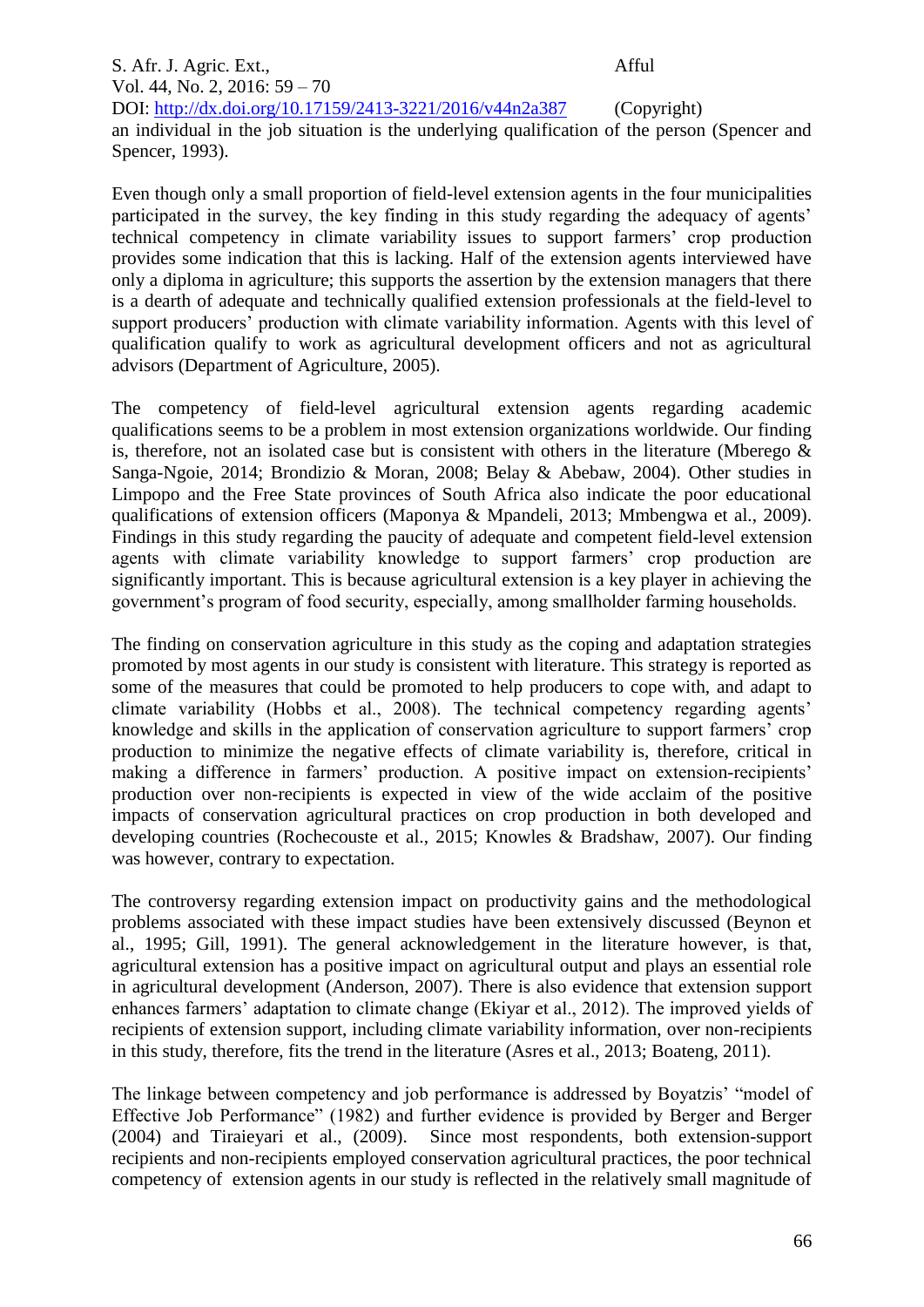## S. Afr. J. Agric. Ext., Afful Vol. 44, No. 2, 2016: 59 – 70 DOI: http://dx.doi.org/10.17159/2413-3221/2016/v44n2a387 (Copyright) crop yield difference between extension support-recipients including climate variability coping information and non-recipients. This finding answers our main research hypothesis regarding how effective the public extension support including climate variability information is, for farmers' crop production. Al-Sharafat et al., (2012) made a similar finding in Jordan where receiving extension support did not make a difference in olive production over non-recipients, a result, which they attributed amongst others, to a lack of competency of extension staff. These findings suggest that extension agents in our study lack appropriate climate variability coping and adaptation knowledge and skills to support farmers' crop production.

## **5. CONCLUSION**

The study concludes that field-level agents of the public extension service in Limpopo province lack technical competency in climate variability issues to support smallholder farmers' crop production. The findings in this study have a place in, and bring new insight to the wider discussion of the effectiveness of public extension support including the climate variability strategies for producers' crop production. This is against the backdrop of the fact that mere promotion of technological innovations such as conservation agriculture, which has the potential to improve soil moisture retention and increase soil fertility, does not lead to the desired outcome, such yield improvement. This implies that extension agents need new technical knowledge and skills to show farmers the proper application of conservation agriculture in integrated management of available soil, water and biological resources if the wide acclaim benefits of conservation agriculture are to be realised. A very serious implication of our findings is that the government's plan to achieve household food security stands in jeopardy if agents' climate variability competency does not improve.

## **6. RECOMMENDATIONS**

Given the complexity of conservation agriculture management packages, it is recommended that, to improve the climate variability coping competencies of field-level extension agents, agents need further training through adaptive research that involves scientists and farmers. The widespread agreement of findings that organizational or individual success depends greatly on their employees' competencies makes it impossible for extension human resource managers, agricultural extension curriculum developers and extension in-service trainers to ignore.

Future agents' climate variability competency studies could include issues on agents' attitudes towards farmers' indigenous knowledge about climate variability coping and adaptation strategies as well as understanding farmers' attitudes towards climate variability concept itself. This will help them develop effective climate variability training programmes for their farmers.

## **ACKNOWLEDGEMENTS**

The author wishes to acknowledge the University of Limpopo Research Development and Administration for funding the study from which this paper was written. The logistical support provided by the Limpopo Provincial Department of Agriculture during the data collection phase of the research is highly appreciated.

## **REFERENCES**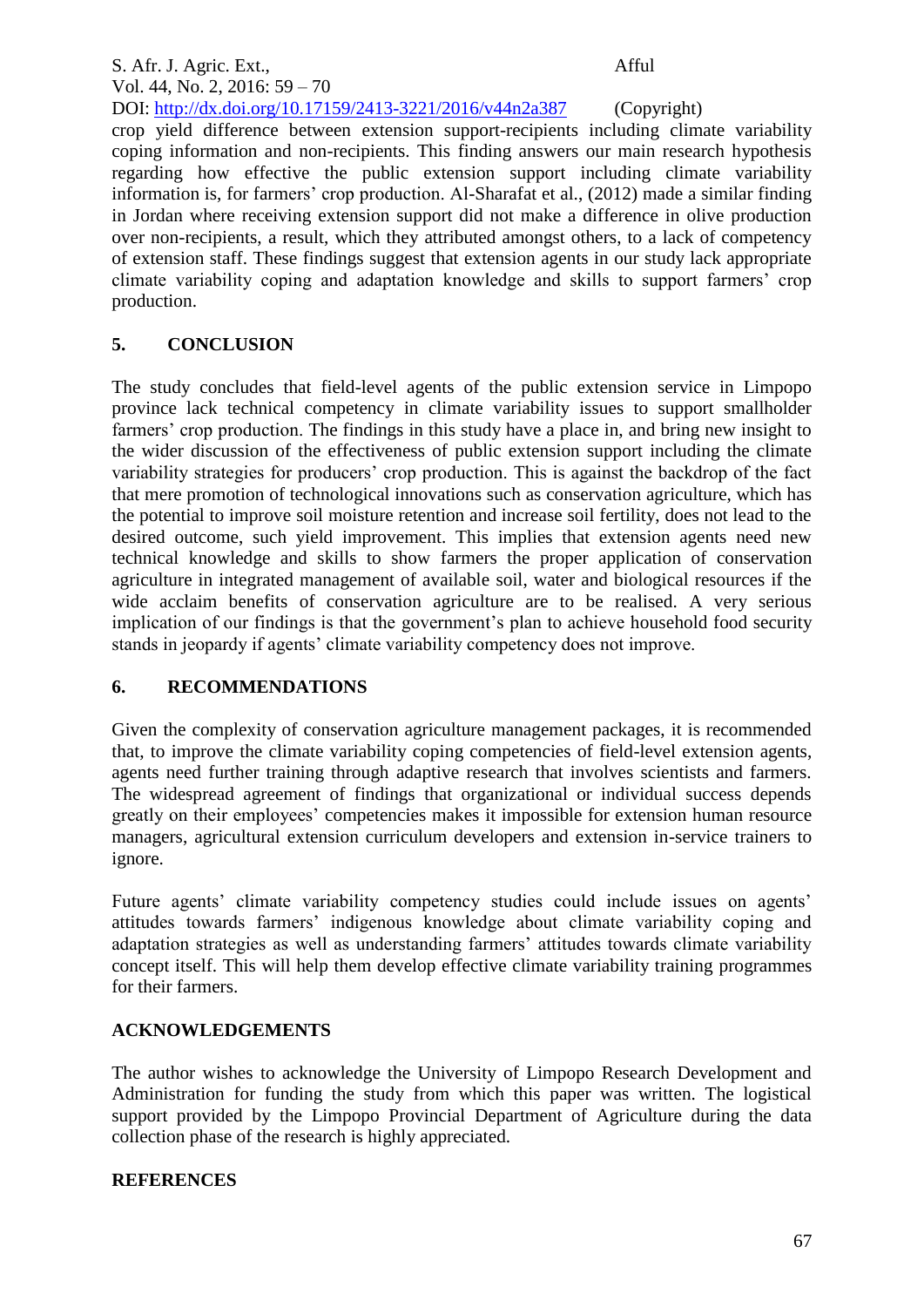S. Afr. J. Agric. Ext., Afful Vol. 44, No. 2, 2016: 59 – 70 DOI: http://dx.doi.org/10.17159/2413-3221/2016/v44n2a387 (Copyright)

- ANDERSON, J. R. 2007. Agricultural advisory services. Background paper for World Development Report 2008, Washington DC. Retrieved March 12 2010, from http://siteresources.worldbank/INTWDR2008/Resources/27950871191427986285/Ander son\_AdvisoryServices.pdf
- AL-SHARAFAR, A. ALTARAWNEH, M. & ALTAHAT, E. 2012. Effectiveness of Agricultural Extension Activities. *Am. J. Agric. Biol. Sci.,* 7 (2) 194-200.
- ASRES, E. NOHRA, M. YASUNOBU, K. & SHIDA, A. 2013. Effect of Agricultural Extension Program on Smallholders' Farm productivity: Evidence from Three peasant Associations in the Highlands of Ethiopia. *J Agr Sci.,* 5 (8): 163-181.
- BELAY, K. & ABEBAW, D. 2004. Challenges facing Agricultural extension agents: A case study from South-western Ethiopia. Retrieved March 10 2014, from [http://onlinelibrary.wiley.com/doi/10.1111/j.1467-](http://onlinelibrary.wiley.com/doi/10.1111/j.1467-%20%20%20%20%208268.2004.00087.x/abstract;jsessionid=690F2487AF0EB484769F7F682B9A2B82.d03t0%20%20%20%202?deniedAccessCustomisedMessage=&userIsAuthenticated=false) [8268.2004.00087.x/abstract;jsessionid=690F2487AF0EB484769F7F682B9A2B82.d03t0](http://onlinelibrary.wiley.com/doi/10.1111/j.1467-%20%20%20%20%208268.2004.00087.x/abstract;jsessionid=690F2487AF0EB484769F7F682B9A2B82.d03t0%20%20%20%202?deniedAccessCustomisedMessage=&userIsAuthenticated=false)  [2?deniedAccessCustomisedMessage=&userIsAuthenticated=false](http://onlinelibrary.wiley.com/doi/10.1111/j.1467-%20%20%20%20%208268.2004.00087.x/abstract;jsessionid=690F2487AF0EB484769F7F682B9A2B82.d03t0%20%20%20%202?deniedAccessCustomisedMessage=&userIsAuthenticated=false)
- BEYNON, J. DUNCAN, A. & JONES, S. 1995. *Financing of Agricultural Research and Extension for Smallholder Farmers in Sub-Saharan Africa: Draft Report on Literature Review.* UK: Oxford University.
- BERGER, L. & BERGER, D. 2004. *The Talent Management Handbook. Creating Organizational Excellence by Identifying, Developing, and Promoting Your Best People*. New York: Mcgraw-Hill.
- BOATENG, D. O. 2011. Manual for maize production. Retrieved November 10 2013, from [https://www.google.co.za/search?q=Improved+rice+variety+adoption+and+its+effects+o](https://www.google.co.za/search?q=Improved+rice+variety+adoption+and+its+effects+on+farmers%E2%80%99+output+in+Ghana&ie=utf-8&oe=utf-8&aq=t&rls=org.mozilla:en-US:official&client=firefox-a&channel=np&source=hp&gfe_rd=cr&ei=7ottVN3KJ42p8wehm4CABw#rls=org.mozilla:en-US:official&channel=np&q=Boateng+DO+2011.+Manual+for+maize+production) [n+farmers%E2%80%99+output+in+Ghana&ie=utf-8&oe=utf-](https://www.google.co.za/search?q=Improved+rice+variety+adoption+and+its+effects+on+farmers%E2%80%99+output+in+Ghana&ie=utf-8&oe=utf-8&aq=t&rls=org.mozilla:en-US:official&client=firefox-a&channel=np&source=hp&gfe_rd=cr&ei=7ottVN3KJ42p8wehm4CABw#rls=org.mozilla:en-US:official&channel=np&q=Boateng+DO+2011.+Manual+for+maize+production)[8&aq=t&rls=org.mozilla:en-US:official&client=firefox-](https://www.google.co.za/search?q=Improved+rice+variety+adoption+and+its+effects+on+farmers%E2%80%99+output+in+Ghana&ie=utf-8&oe=utf-8&aq=t&rls=org.mozilla:en-US:official&client=firefox-a&channel=np&source=hp&gfe_rd=cr&ei=7ottVN3KJ42p8wehm4CABw#rls=org.mozilla:en-US:official&channel=np&q=Boateng+DO+2011.+Manual+for+maize+production)

[a&channel=np&source=hp&gfe\\_rd=cr&ei=7ottVN3KJ42p8wehm4CABw#rls=org.mozi](https://www.google.co.za/search?q=Improved+rice+variety+adoption+and+its+effects+on+farmers%E2%80%99+output+in+Ghana&ie=utf-8&oe=utf-8&aq=t&rls=org.mozilla:en-US:official&client=firefox-a&channel=np&source=hp&gfe_rd=cr&ei=7ottVN3KJ42p8wehm4CABw#rls=org.mozilla:en-US:official&channel=np&q=Boateng+DO+2011.+Manual+for+maize+production) [lla:en-US:official&channel=np&q=Boateng+DO+2011.+Manual+for+maize+production](https://www.google.co.za/search?q=Improved+rice+variety+adoption+and+its+effects+on+farmers%E2%80%99+output+in+Ghana&ie=utf-8&oe=utf-8&aq=t&rls=org.mozilla:en-US:official&client=firefox-a&channel=np&source=hp&gfe_rd=cr&ei=7ottVN3KJ42p8wehm4CABw#rls=org.mozilla:en-US:official&channel=np&q=Boateng+DO+2011.+Manual+for+maize+production) BOYATZIS, R. E. 1982. *The competent manager.* New York: John Wiley & Sons.

[BRONDIZIO,](http://www.ncbi.nlm.nih.gov/pubmed/?term=Brondizio%20ES%5Bauth%5D) E. S. & [MORAN,](http://www.ncbi.nlm.nih.gov/pubmed/?term=Moran%20EF%5Bauth%5D) E. F. 2008. Human dimensions of climate change: the vulnerability of small farmers in the Amazon. Retrieved June 14 2013, from

<http://www.ncbi.nlm.nih.gov/pmc/articles/PMC2374891/>

- BUYINZA M, BANANA, A. Y., NABANOGA, G. & NTAKIMYE A. 2008. Socioeconomic determinants of farmers' adoption of rotational woodlot technology in Kigorobya Siu-County, Hoima District, Uganda. *S. Afr. J. Agric. Ext.* 37: 1-16.
- CHRISTENSEN, J. H., HEWITSON, B., BUSUIOC, A., CHEN, A., GAO, X., HELD, R. & DETHLOFF, K. 2007. Regional climate projections. In: Solomon, S., Qin, D., Manning, M., Chen, Z., Marquis, M., Averyt, K. B. Miller, H. L. (EDS) Climate change 2007: the physical science basis. Contribution of Working Group I to the Fourth Assessment Report of the Intergovernmental Panel on Climate Change. Cambridge, UK: Cambridge University Press. .
- DEPARTMENT OF AGRICULTURE. 2005. *Norms and Standards for Extension and Advisory Services in Agriculture*. Pretoria: Scientific Research and Development.
- DEPARTMENT OF AGRICULTURE 2002. *Integrated Food Security for South Africa*. Pretoria: Department of Agriculture.
- DEPARTMENT FOR INTERNATIONAL DEVELOPMENT. 1999. *Sustainable Livelihoods Guidance Sheets.* London: Department for International Development.
- EKIYAR, V., JUMBE, C., MANGISONI, J., MKWAMBISI, D., MWASE, W., NJOLOMA, J. & EKERE, W. 2012. The impact of climate change and variability on agricultural production: Adaptation strategies in Teso sub-region of eastern Uganda. Third RUFORUM Biennial Meeting 24 - 28 September 2012, Entebbe, Uganda.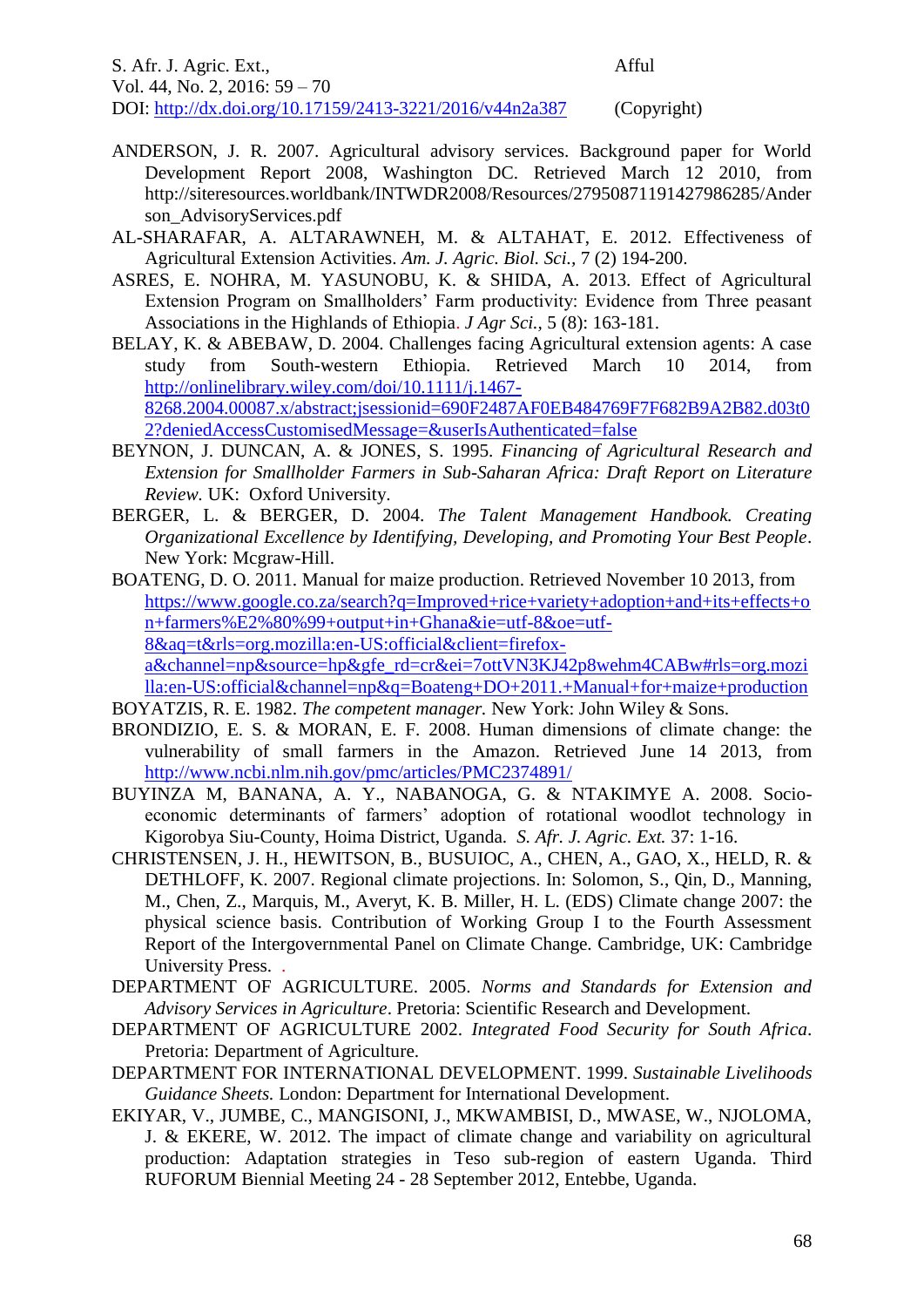S. Afr. J. Agric. Ext., Afful

Vol. 44, No. 2, 2016: 59 – 70

DOI: http://dx.doi.org/10.17159/2413-3221/2016/v44n2a387 (Copyright)

- GBETIBOUO, G. A. & RINGLER, C. 2009. *Mapping South African Farming Sector Vulnerability to Climate Change and Variability. A Subnational Assessment. IFPRI Discussion Paper 00885* Washington, DC: International Food Policy Research Institute (IFPRI).
- GILL, D. S. 1991. Economic returns and Expenditures on Agricultural Extension Systems. *J. Ext. Systems,* 7(2): 44-61.
- GREGORY, P. J., INGRAM, S. I. & BRKLACICH, M. 2005. Climate change and food security. *Phil. Trans. R. Soc. B.*, 360: 2139–2148.
- HOBBS, P. R., SAYRE, K., GUPTA, R. 2008. The role of conservation agriculture in sustainable Agriculture. *Phil. Trans. R. Soc. B.,* 363: 543–555.
- IPCC (INTER-GOVERNMENTAL PANEL ON CLIMATE CHANGE) 2007. *Working Group II 4th Assessment Report*. Cambridge: Cambridge University Press.
- IPCC (INTER-GOVERNMENTAL PANEL ON CLIMATE CHANGE). 2001. Climate change 2001: Impacts, Adaptation and Vulnerability, Summary for Policymakers. Retrieved 10 December 10, 2013, from

http://www.grida.no/climate/ipcc\_tar/wg2/pdf/wg2TARspm.pdf

- KNOWLES, D. & BRADSHAW, B. 2007. Farmers' adoption of conservation agriculture: A review and synthesis of recent research. *Food Policy,* 32:25–48.
- LOBELL, D. B. & FIELD, C. B.2007. Global scale climate-crop yield relationships and the impacts of recent warming. *Environ. Res. Lett.,* 2(1):1-7.
- LUCIA, A. D. & LEPSINGER, R. 1999. *The art and science of competency models: Pinpointing Critical success factors in organizations*. San Francisco: Jossey-Bass.
- MADZWAMUSE, M. 2010. Climate Change Vulnerability and Adaptation Preparedness in South Africa. Retrieved April 13 2014, from

[https://za.boell.org/sites/default/files/downloads/HBF\\_web\\_SA\\_28\\_2.pdf](https://za.boell.org/sites/default/files/downloads/HBF_web_SA_28_2.pdf)

- MAPONYA, P. & MPANDELI, S. 2013. The role of extension services in climate change adaptation in Limpopo province, South Africa. *J. Agric Ext. Rural Dev.,* 5 (7):137-142.
- MBEREGO, S. & SANGA-NGOIE, K. 2014. Using locally captured climatic information for guiding local-level agriculturalists in Africa: a case study of Makonde District in Zimbabwe. *J. Land Use Sc.,* 9(2):178-194.
- MMBENGWA, V. M., GUNDIDZA, M, GROENEWALD, J. A, VAN SCHALKWYK, H. D. 2009. Factors affecting extension workers in their rendering of effective service to pre and post-settled farmers in government initiated and supported farming small, micro and medium enterprises. *South African Journal of Agricultural Extension*, 38: 1-14.
- NELSON, R., KOKIC, P., CRIMP, S., MARTIN, P., MEINKE, H., HOWDEN, S. M., de VOIL, P. & NIDUMOLU, U. 2010. The Vulnerability of Australian Rural Communities to Climate Variability and Change: Part II - Integrating Impacts with Adaptive Capacity. Environmental Science and Policy, 13, 18 - 27. Opinion, ed. International Institute for Environment and Development. London: IIED.
- NELSON, C., ROSEGRANT, M., KOO, J., ROBERTSON, R., SULSER, T., ZHU, T., RINGLER, C., MSANGI, S., PALAZZO, A., BATKA, M., MAGALHAES, M., VALMONTE-SANTOS, R., EWING, M. & LEE, D. 2010. The costs of agricultural adaptation to climate change. *World Bank Discussion Paper*, No 4.
- PALLANT, J. 2007. *SPSS Survival Manual: A Step-by-Step Guide to Data Analysis Using SPSS Version 17* **(**3rd ed.). Berkshire: McGraw-Hill.
- RASAGA, C., ULIMWENGU, J., RANDRIAMAMONJY, J. & BUDIBONGA, T. 2013. Assessment of the Capacity, Incentives and Performance of Agricultural Extension Agents in Western Democratic Republic Congo. Retrieved May 10 2013, from [https://books.google.co.za/books?id=Yaz2AQAAQBAJ&pg=PA1&lpg=PA1&dq=is+pu](https://books.google.co.za/books?id=Yaz2AQAAQBAJ&pg=PA1&lpg=PA1&dq=is+public+agricultural+extension+ineffective%3F&source=bl&ots=oDNUXYN8EA&sig=4zytJC6yad78qRG8emxdWI6j_sg&hl=en&sa=X&ei=aC5jVZv4OcnH7AaDg4DwDg&rediresc=y#v=onepage&q=is%20public%20agricultural%20extension%20ineffective%3F&f=false) [blic+agricultural+extension+ineffective%3F&source=bl&ots=oDNUXYN8EA&sig=4zy](https://books.google.co.za/books?id=Yaz2AQAAQBAJ&pg=PA1&lpg=PA1&dq=is+public+agricultural+extension+ineffective%3F&source=bl&ots=oDNUXYN8EA&sig=4zytJC6yad78qRG8emxdWI6j_sg&hl=en&sa=X&ei=aC5jVZv4OcnH7AaDg4DwDg&rediresc=y#v=onepage&q=is%20public%20agricultural%20extension%20ineffective%3F&f=false)